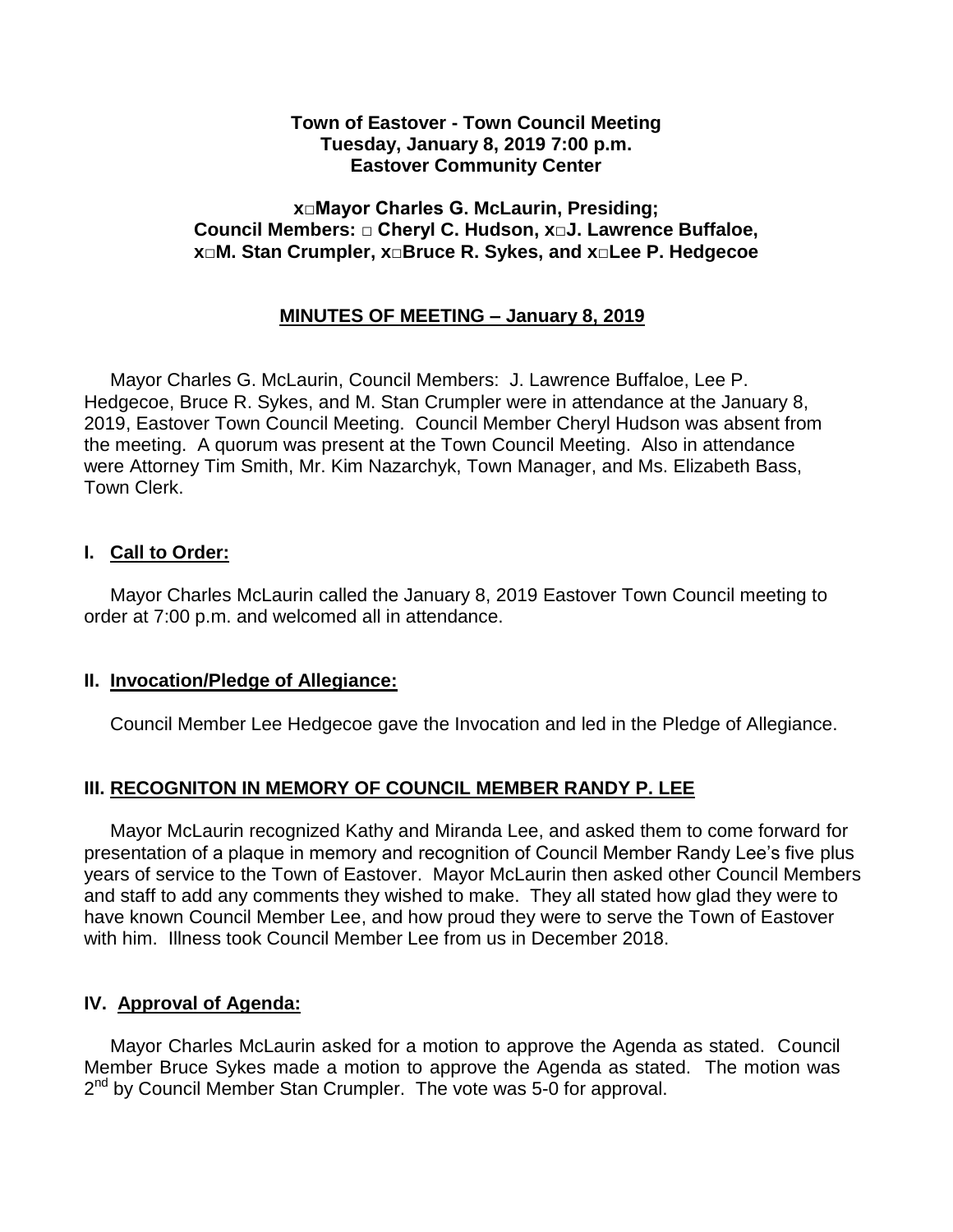# **V. Public Comments:**

Mr. Herman Britt, 3054 Tom Geddie Road, Eastover, N.C., 28312, signed up to speak.

 Mr. Britt thanked the Council Members that attended the Eastover Fire Department Christmas Dinner. He said the food was excellent and they would do it again next year.

 Mr. Britt asked the Council about funding for the Eastover Fire Department. The Council informed Mr. Britt that Ms. Amy Cannon, Cumberland County, County Manager, stated a Public Safety Task Force had been set up to help figure out the best course of action for all involved. Ms. Cannon stated she would be talking to the Task Force about all the Fire Department's funding.

# **VI. Consent Agenda:**

**1. Consider approval of the Minutes for the December 11, 2018 Town Council Meeting.** 

### **2. Consider approval of the November, 2018 Financial Reports.**

 Mayor McLaurin asked the Council if they had any questions concerning the Consent Agenda. There were none. Mayor McLaurin asked for a motion to approve/disapprove the Consent Agenda as stated.

 Council Member Stan Crumpler made a motion to approve the Consent Agenda as stated. The motion was  $2^{nd}$  by Council Member Lee Hedgecoe. The vote was 5-0 for approval.

# **VII. Discussion Agenda:**

# **Agenda Item #1:**

# **Ms. Dee Taylor, Cumberland County Community Development.**

 Ms. Dee Taylor thanked the Mayor and Council for allowing her to come out and inform them of the upcoming activities Cumberland County Community Development (CCCD) has to offer. Ms. Taylor said the CCCD is developing action plans with all municipalities and she appreciates the Town of Eastover participating.

 Ms. Taylor said the CCCD offers a Home-Buyer Assistance Program, Housing Rehabilitation Program, Rental Rehabilitation Program, Affordable Housing Program, Public Service and Public Facility Program, and Business Loan Programs. She said they are helping some residents from the Town of Eastover with damages from Hurricane Matthew. She said the CCCD would also be helping residents with damage from Hurricane Florence.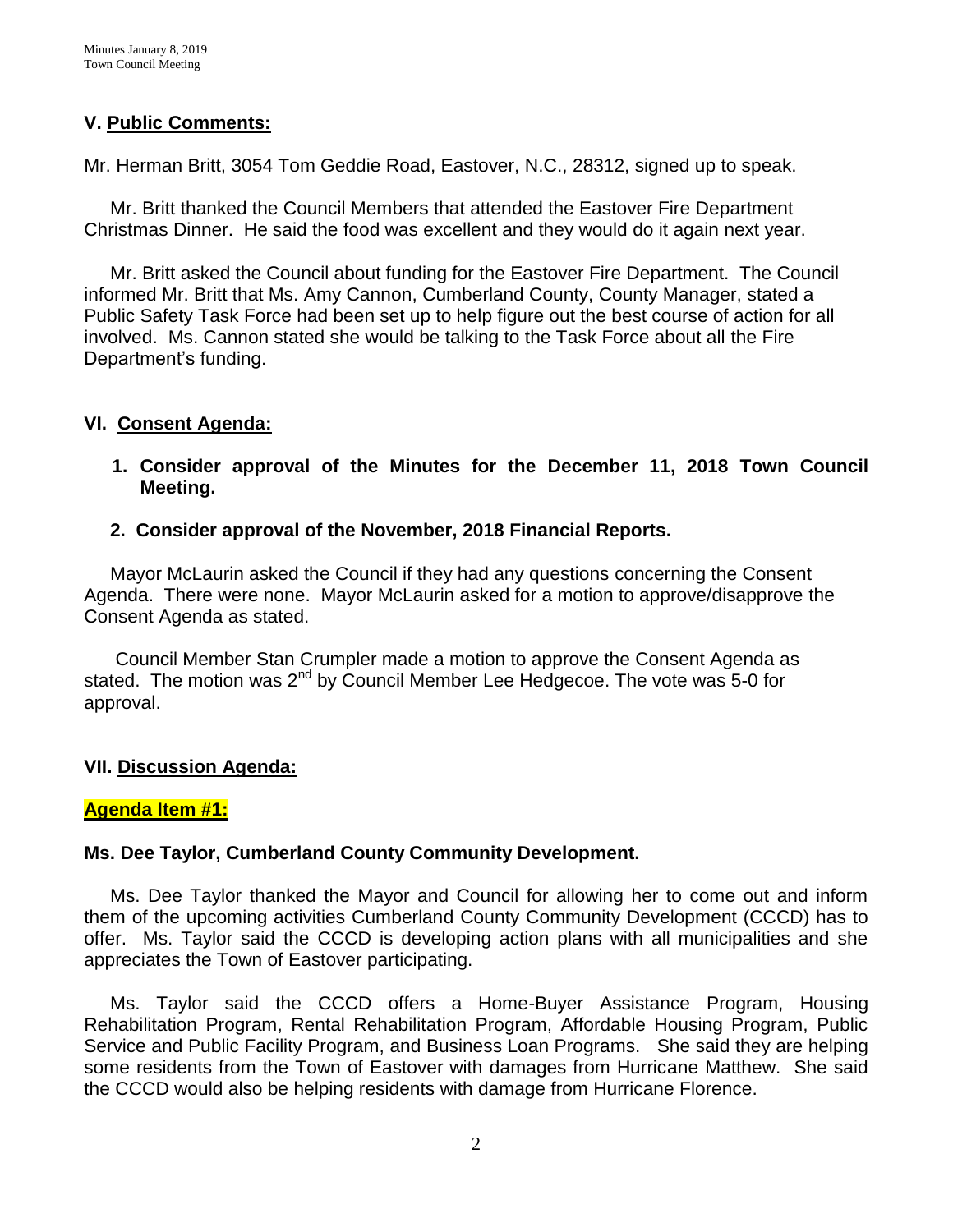### **Agenda Item #2:**

### **Discussion of proposed Sales Tax Distribution Agreement.**

 Mr. Nazarchyk stated that Cumberland County proposed a 4 year agreement with the funds being distributed in a 60%-40% format. He said all 10 governments must agree and the deadline to accept is January 31, 2019. If the agreement isn't signed by all 10 governments the sales tax would be distributed by the ad valorem method. The ad valorem method would cause the Town of Eastover to lose \$457,000 a year.

 After some discussion, Mayor McLaurin asked for a vote. Council Member Lee Hedgecoe made a motion to approve the Sales Tax Distribution Agreement. The motion was  $2^{nd}$  by Council Member Lawrence Buffaloe. The vote was 5-0 for approval.

#### **Agenda Item #3:**

#### **Discussion of revised Interlocal Planning Agreement.**

After some discussion, the Council voted to table this agreement. Council Member Lawrence Buffaloe made a motion to table the revised Interlocal Planning Agreement until more information is given. Council Member Bruce Sykes  $2^{nd}$  the motion. The vote was 5-0 for approval.

#### **Agenda Item #4:**

#### **Discussion of copier purchase.**

Mr. Nazarchyk stated he had received bids from 3 different companies. They are as follows:

Copiers Plus:

\$3,697.00 for the machine, \$0.0197 for each black and white copy, \$0.0927 for each color copy, and \$300 to remove the hard drive

• Herald's Office Supply:

\$3,823.84 for the machine, \$38.00 for 2,000 Black and white copies, plus supplies, \$0.015 for anything above 2,000, \$0.075 for all color copies, and no charge to remove the hard drive

Systel:

\$3,323.00 for the machine, \$0.009 for each black and white copy, \$0.052 for each color copy, including supplies, and no charge to remove the hard drive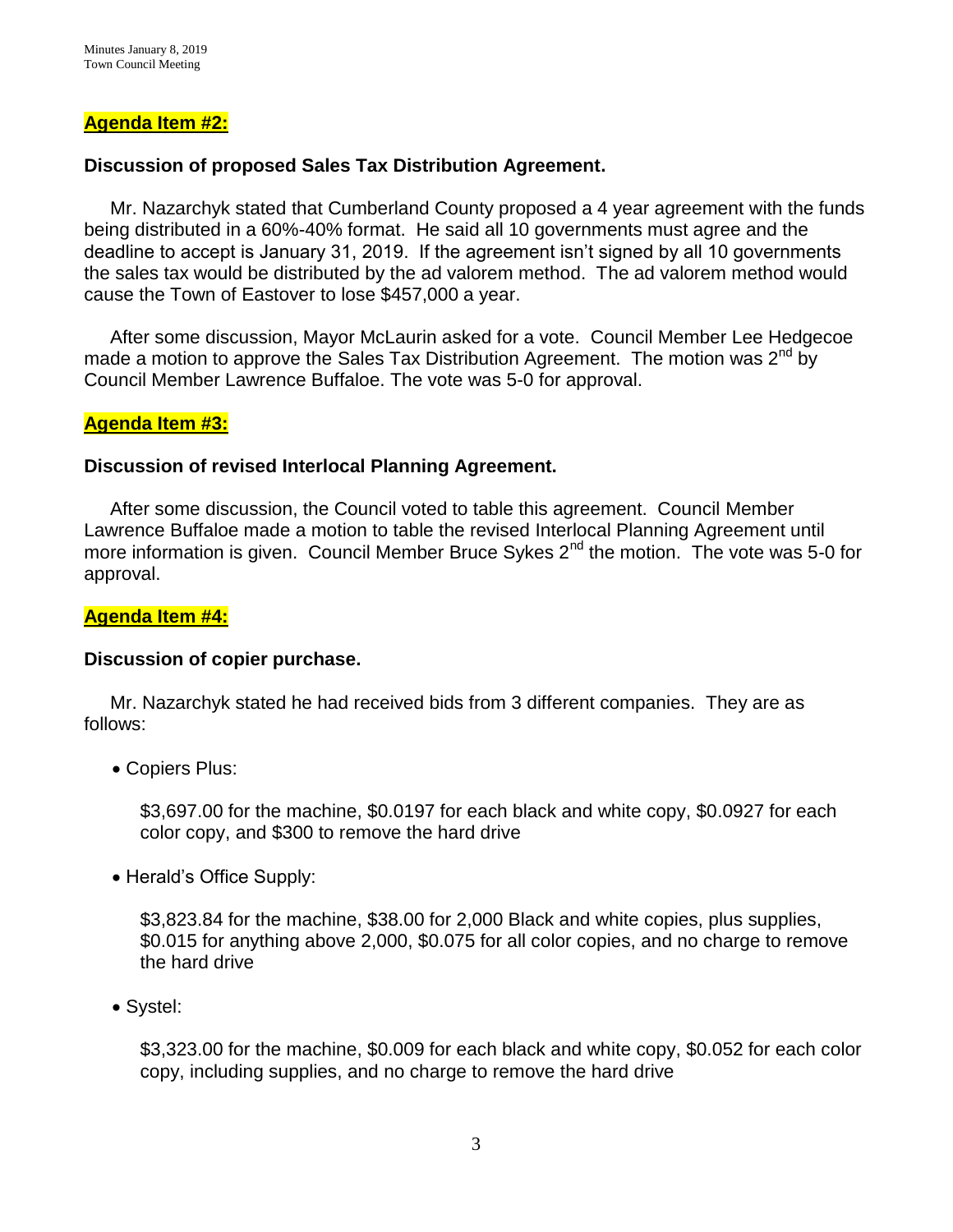The Council asked Mr. Nazarchyk if he spoke with anyone from Xerox. Mr. Nazarchyk stated he hadn't. The Council asked for him to speak with a representative from Xerox. Once he has he can notify the Council by email. He can then take the lowest bid and proceed.

 Mayor McLaurin asked for a vote. Council Member Lawrence Buffaloe made a motion to get a bid from Xerox then have Mr. Nazarchyk choose the lowest company bid. The motion was 2<sup>nd</sup> by Council Member Lee Hedgecoe. The vote was 5-0 for approval.

# **Agenda Item #5:**

# **Discussion of 2018-2019 funding from Fayetteville-Cumberland Parks & Rec.**

 Mr. Nazarchyk stated that no extra funding will be dispensed for 2019. He stated that Fayetteville-Cumberland Parks and Rec. would like a budget request of what the Town of Eastover has proposed for the Parks and Rec to complete in 2019. He said that in February 2018 a budget request was sent with items being prioritized. Mr. Nazarchyk asked the Council if they wanted it kept in the same order.

 After a brief discussion the Council decided to keep the same budget request with the same priorities. Mayor McLaurin asked the Council for a vote.

 Council Member Stan Crumpler made a motion to approve the proposed budget request from Fayetteville-Cumberland Parks & Rec. The motion was 2<sup>nd</sup> by Council Member Lawrence Buffaloe. The vote was 5-0 for approval.

# **VIII. Receive Mayor's Update:**

- Mayor McLaurin stated that the street lights have been ordered and should be put in place the third week in January according to South River Electric. Duke Progress Energy has had to place the street lights on hold.
- Talley Woodland Park is too wet to have work done. The trucks going in and out of there would do more harm than good.
- The Eastover Flea Drop went well. There was a good crowd in attendance.

# **IX. Receive Town Council Update:**

• None

# **X. Receive Town Managers Update:**

• None.